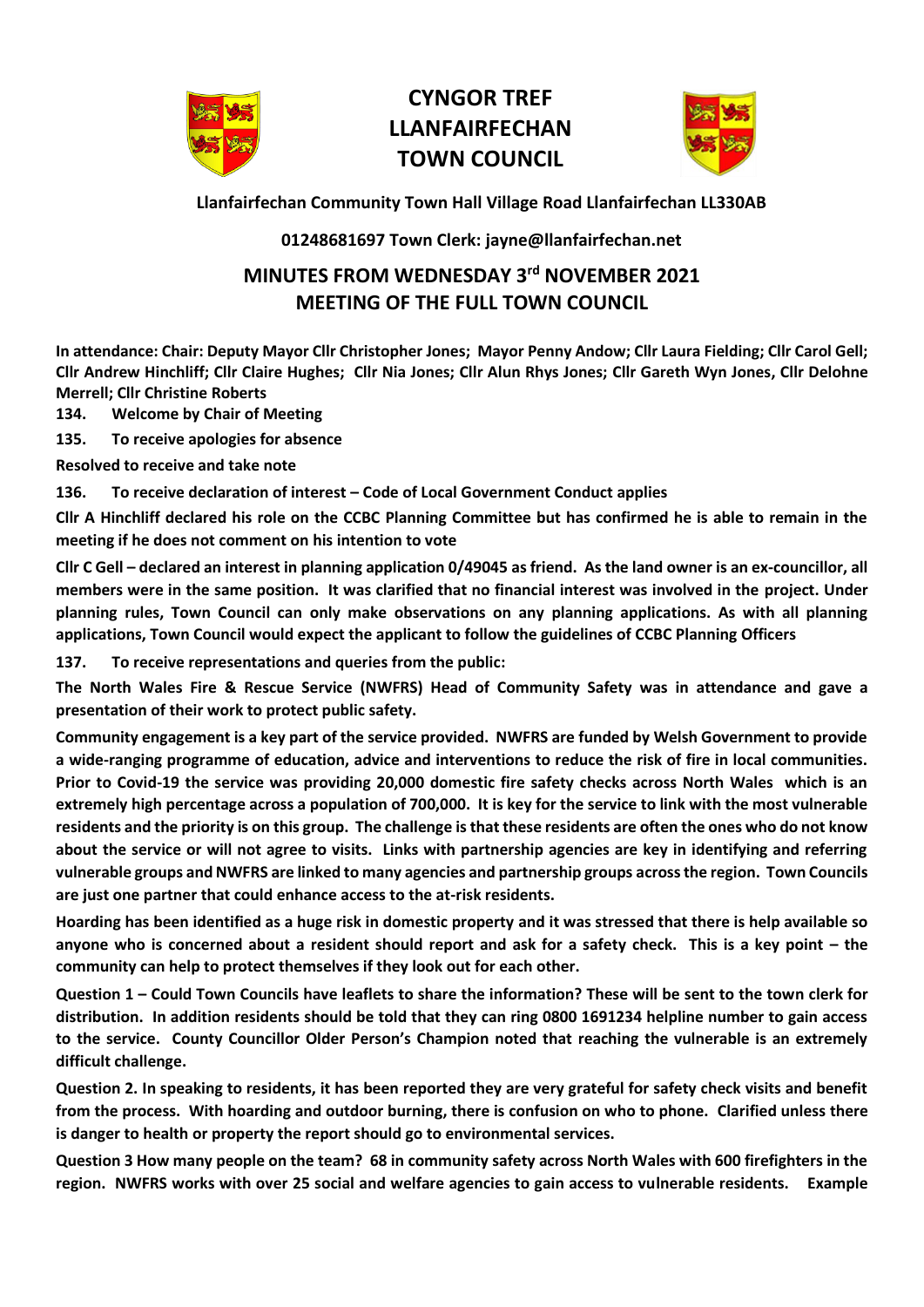**partners: Falls teams, social care, drug agencies and hoarders teams. NWFRS are signed up to the Wales Accord for Sharing of Personal Data (WASPI). 3 partnership managers engage with outside agencies and working groups.** 

**Question 3 Does the work include C02 checks? Only for the most vulnerable and in certain circumstances. An important issue but resources are limited on this.** 

**Question 4 Has there been a reduction in domestic fires due to the move away from chip pans? There has been a reduction but, against the advice, some residents do still have chip pans. Over devices have increased in risk – Chargers for electronic equipment are at most risk if not using manufactured recommended chargers. Clutter in houses, blocking stairs and escape routes. Prevention advice is key, for example, closing doors at night will allow an escape route that could save a life. It was greed that the Town Council would work in partnership and help to raise awareness. Llanfairfechan Foodbank will also link up. Resolved to receive and take note**

**138. To receive and approve minutes 13th October 2021 and Action List 3rd November 2021**

**121:2 County Councillor has raised the issue of money's saved as potential for use on a larger scale promenade project**

**130:1 Parking at Llwyn Ysgaw County Councillor had met with CCBC and two residents. The lines will only take one car parking space from a very dangerous corner. Agreed this is acceptable – CCBC will progress.** 

| Action and information list for 3rd November 2021 Llanfairfechan Town Council<br>Covid-19 Alert Level 0 has been announced |                                       |                                                                                          |            |            |  |  |
|----------------------------------------------------------------------------------------------------------------------------|---------------------------------------|------------------------------------------------------------------------------------------|------------|------------|--|--|
|                                                                                                                            | Item                                  | <b>Action</b>                                                                            |            | Date       |  |  |
|                                                                                                                            | 1 Playground equipment                | CCBC will fit soon. Clerk to organise a photo shoot to celebrate                         | awaiting   | 17/09/2021 |  |  |
|                                                                                                                            | 2 Parking Review                      | This has now been clarified by County Councillor and residents have accpeted the plan    |            | 01/11/2021 |  |  |
|                                                                                                                            | 3 Nant y Pandy Car park               | This is now progressing through legal and received update on 23rd August                 |            |            |  |  |
|                                                                                                                            | 4 Promenade car park                  | Still awaiting notification from Welsh Govenrment                                        | Updated    | 31/08/2021 |  |  |
|                                                                                                                            | 5 Plas Menai information              | On agenda                                                                                |            |            |  |  |
|                                                                                                                            | 6 LDP and Community Plan              | CCBC Engagement plan being developed. No further information to share as yet             | on hold    | on hold    |  |  |
|                                                                                                                            | 7 Flytipping at Station Road car park | Clerk to email street lighting and erf. Phone discussion with CCBC link officer to share |            |            |  |  |
|                                                                                                                            | 8 A55 junction project                | Public enquiry now postponed Project on hold until further notice                        | on hold    | 16/09/2021 |  |  |
|                                                                                                                            | 9 Transforming Towns funding          | Awaiting details of meeting                                                              | awaiting   | 05/10/2021 |  |  |
|                                                                                                                            | 10 Bus Shelter damage                 | reported by Cllr to Clerk and the reapir was made within two weeks. Inc in annual fee    |            |            |  |  |
|                                                                                                                            | 11 Democracy Grant                    | Awaiting notification                                                                    | awaiting   | 24/08/2021 |  |  |
|                                                                                                                            | 12 Nant y Coed                        | CCBC Officer has now reported and payment can be made                                    |            |            |  |  |
|                                                                                                                            | 13 Digital Sign damage                | Awaiting site visit and loss adjuster to ok repair                                       | Email sent | 31/10/2021 |  |  |
|                                                                                                                            | 15 Remembrance Event                  | On agenda                                                                                |            |            |  |  |
|                                                                                                                            | 16 Llanfairfechan Winter Festival     | On agenda                                                                                | report     | 12/10/2021 |  |  |
|                                                                                                                            | 17 Defib and safety equipment         | onow on order a new meeting needs to be called                                           | email sent | 08/10/2021 |  |  |
|                                                                                                                            | 18 Media Trolley                      | equipment not due as expected.                                                           |            |            |  |  |
|                                                                                                                            | 19 Cenotaph                           | slate is being laid this week and poppy painting project will be launched                |            |            |  |  |
|                                                                                                                            | 20 benches and co clearance           | awaiting information from Prow contractor                                                |            |            |  |  |

**Proposed: Cllr A Hinchliffe Seconded: Cllr C Roberts Unanimous**

**139. To receive and approve Community Planning Session - Community Safety Wednesday 10th November It was agreed this session should be moved to the first week of December to allow time to gather information and advertise. There will be a consultation tables at the Winter Festival weekend for resident feedback and community planning partnership** *Resolved to receive and take note* 

**140. To discuss Winter Festival 20th – 23rd November – marshalling and governance**

**1. In addition to the staff team, a number of councillors and their consorts will be in attendance as marshals over the weekend. Equipment has been bought to count participantsin and out and marshals will be in contact by walkie talkie. Customers will be asked to sanitise and wear masks inside the markets and there are notices to discourage anyone with Covid-19 symptoms from attending. Clerk to email out a timetable of required marshalling duties for the three days of activities. It was noted that the road signs warning of a closure have to be out beforehand and these are under the stage at the hall.** 

**2. It was agreed that the staff team source a Christmas tree from a nursery for use outside the hall and it was agreed that wooden festive fencing will be ordered from a local contractor to match the display in the Hall window.** 

**3. Concerns were raised over the metal trees, but Cllrs are helping to resolve this and negotiations are taking place.** 

**25 Solar trees are on order for the festive display. Resolved to receive and take note**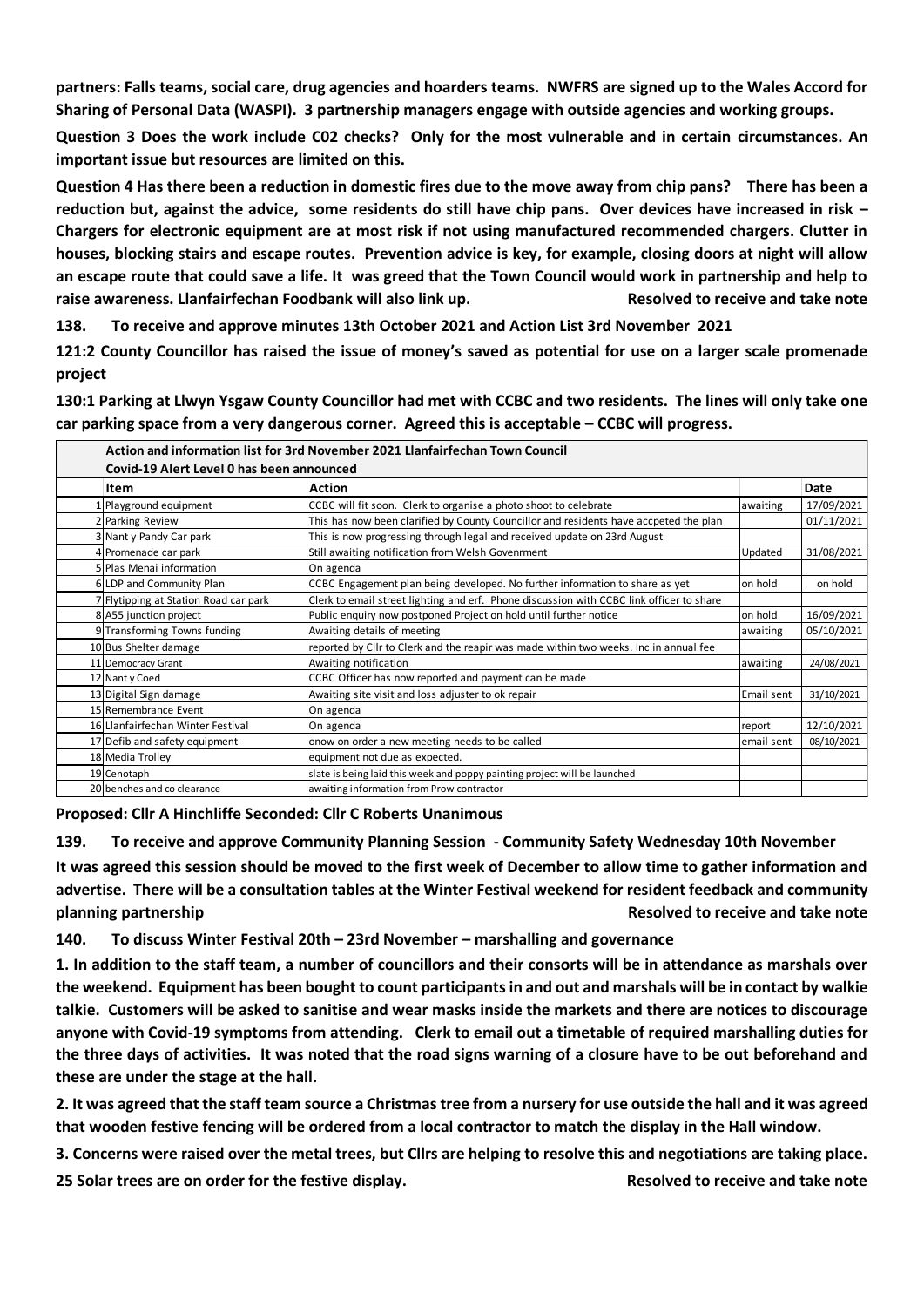#### **141. To discuss plans for Llanfairfechan Remembrance 2021**

**A public notice has been shared on the website and social media:** 

*We would like to update everyone further to the recent discussions and concerns expressed by residents regarding Llanfairfechan's Remembrance event.* 

*Firstly, we would like all residents to know that we fully understand your frustrations and strength of feeling on this matter. As a Town Council, we would like nothing more than for Remembrance Sunday to be commemorated in the same way as it has been in previous years, with a formal service at the cenotaph.*

*In the process of planning the Remembrance event however, it became clear that this would not be possible. We as a Town Council are classed as an organising body, with a duty of care to ensure the safety of attendees and legal requirements to carry out robust risk assessments. We received advice that an unregulated crowd of people gathering in what is actually a very small area, could pose an unacceptable COVID risk. In previous years, we have had over 200 people attend the Remembrance event. Considering all the information and guidance received, we decided that rather than hosting a service at the cenotaph on Remembrance Sunday, it would be safest to commemorate the day with a wreath laying event and video released online on Remembrance Sunday.* 

*Last year's video can be viewed by clicking on the link: https://www.facebook.com/watch/?v=2819849158246963*

*We acknowledge this decision may seem at odds with photos of large crowds of people attending rugby matches and concerts. However we as a Town Council do not have the power to put in place public safety measures employed at these types of events, such as vaccine passports or proof of negative COVID tests. Nor do we have the means to regulate a crowd through enforced social distancing or mask wearing.* 

*We fully understand that residents may be disappointed by this decision and regret the upset caused. We would like to make it clear that we do not, in any way, want to stop residents going to the cenotaph on Sunday 14th November and very much hope to host a formal service next year. However, our biggest concern is, and always will be, protecting the safety and wellbeing of our community.*

*This decision has not been taken lightly. Llanfairfechan's Remembrance event was discussed at length at open meetings which residents were invited to attend planning and review meetings in September and October . Proposals were voted on and agreed at a council meeting on October 13th.* 

**Final plans were agreed for the wreath laying and shared with wreath layers Resolved to receive and take note**

**142. To receive information from CCBC about Pen Dalar hall**

**CCBC are working to try to secure the future of the building. However, there would need to be a community committee to take anything forward. County Councillor is working with residents and CCBC to broker a solution and there may be a group of individuals who might be willing to be involved. Resolved to receive and take note**

**143. To receive Clerk's report in readiness for Precept 2022/2023 discussions** 

**Clerk had prepared draft information to contribute to precept discussion. It was noted that the role of the Communications and Community Project Worker has had a positive impact on the outcomes for community engagement and councillors were asked to consider whether this role could be made permanent going forward.** 

**The 6-month Precept report was provided for Councillor's information, and it was agreed that a finance meeting be planned for the beginning of December to discuss the precept. Councillors were asked to bring their ideas and views about the budget for 2022/23.** 

| Proposed: Cllr A Hinchliffe Seconded: Cllr C Roberts Unanimous |                                                                                                                                                                                                                                                                                                                                                                                       |                                     | Resolved to approve and take note |  |  |
|----------------------------------------------------------------|---------------------------------------------------------------------------------------------------------------------------------------------------------------------------------------------------------------------------------------------------------------------------------------------------------------------------------------------------------------------------------------|-------------------------------------|-----------------------------------|--|--|
| 144.                                                           |                                                                                                                                                                                                                                                                                                                                                                                       | To receive November Finance Reports |                                   |  |  |
| Proposed: Cllr D Merrell Seconded: Cllr C Roberts Unanimous    |                                                                                                                                                                                                                                                                                                                                                                                       |                                     | Resolved to approve and take note |  |  |
| 145.                                                           | To receive and approve payments for November 2021                                                                                                                                                                                                                                                                                                                                     |                                     |                                   |  |  |
| Proposed: Cllr A Hinchliffe Seconded: Cllr C Roberts Unanimous |                                                                                                                                                                                                                                                                                                                                                                                       |                                     | Resolved to approve and take note |  |  |
|                                                                | $\overline{AB}$ $\overline{C}$ $\overline{D}$ $\overline{D}$ $\overline{D}$ $\overline{D}$ $\overline{D}$ $\overline{D}$ $\overline{D}$ $\overline{D}$ $\overline{D}$ $\overline{D}$ $\overline{D}$ $\overline{D}$ $\overline{D}$ $\overline{D}$ $\overline{D}$ $\overline{D}$ $\overline{D}$ $\overline{D}$ $\overline{D}$ $\overline{D}$ $\overline{D}$ $\overline{D}$ $\overline{$ |                                     |                                   |  |  |

**146. To discuss planning matters** 

**1. 0/49045 The Smithy Virginia Terrace Mill Road Llanfairfechan LL33 0THProposed demolition of the existing blacksmith's workshop and the erection of a pair of semidetached houses on the site**